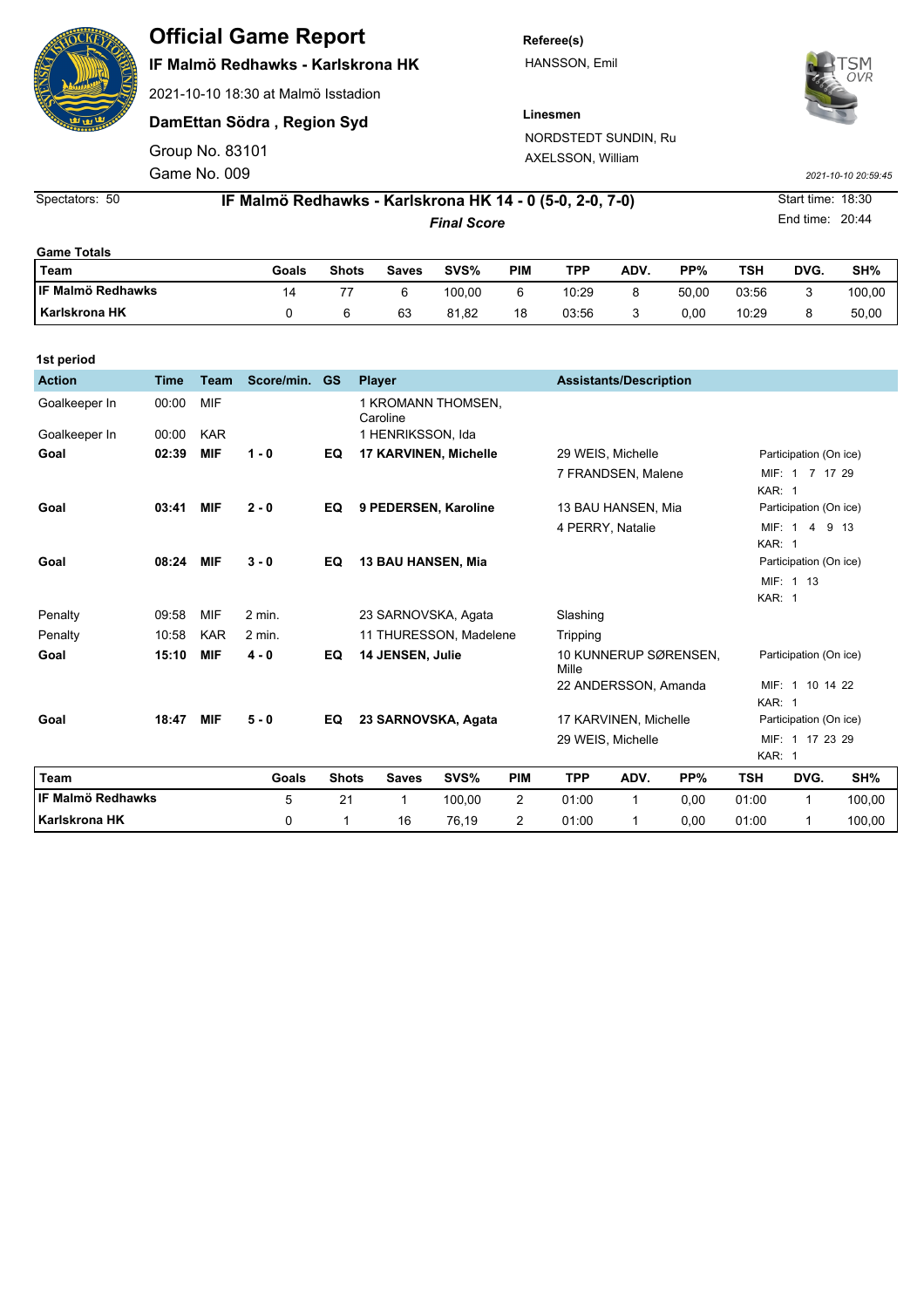

# **Official Game Report**

## **IF Malmö Redhawks - Karlskrona HK**

2021-10-10 18:30 at Malmö Isstadion

#### **DamEttan Södra , Region Syd**

Game No. 009 Group No. 83101 **Referee(s)** HANSSON, Emil



**Linesmen** NORDSTEDT SUNDIN, Ru AXELSSON, William

*2021-10-10 20:59:50*

| 2nd period               |                                        |             |                |                 |                                                |                                            |            |                 |                                         |        |                        |                |        |  |
|--------------------------|----------------------------------------|-------------|----------------|-----------------|------------------------------------------------|--------------------------------------------|------------|-----------------|-----------------------------------------|--------|------------------------|----------------|--------|--|
| <b>Action</b>            | <b>Time</b>                            | <b>Team</b> | Score/min.     | <b>GS</b>       | <b>Player</b><br><b>Assistants/Description</b> |                                            |            |                 |                                         |        |                        |                |        |  |
| Penalty                  | 20:41                                  | <b>KAR</b>  | 2 min.         |                 | 19 MOSHER, Hunter                              |                                            |            | Interference    |                                         |        |                        |                |        |  |
| Penalty                  | 22:29                                  | <b>KAR</b>  | 2 min.         |                 | 2 ERIKSSON, Miranda                            |                                            |            | Holding         |                                         |        |                        |                |        |  |
| Penalty                  | 25:44                                  | MIF         | 2 min.         |                 | 17 KARVINEN, Michelle                          |                                            |            | <b>Tripping</b> |                                         |        |                        |                |        |  |
| Penalty                  | 26:40                                  | <b>KAR</b>  | $2$ min.       |                 | 19 MOSHER, Hunter                              |                                            |            | Roughing        |                                         |        |                        |                |        |  |
| Goal                     | 27:53                                  | <b>MIF</b>  | $6 - 0$        | PP <sub>1</sub> | 17 KARVINEN, Michelle                          |                                            |            |                 | 29 WEIS, Michelle                       |        | Participation (On ice) |                |        |  |
|                          |                                        |             |                |                 |                                                |                                            |            |                 |                                         |        |                        | MIF: 1 17 29   |        |  |
|                          |                                        |             |                |                 |                                                |                                            |            |                 |                                         | KAR: 1 |                        |                |        |  |
|                          | Goal<br>28:34<br><b>MIF</b><br>$7 - 0$ |             |                | EQ              | <b>13 BAU HANSEN, Mia</b>                      | 9 PEDERSEN, Karoline<br>7 FRANDSEN, Malene |            |                 | Participation (On ice)<br>MIF: 1 7 9 13 |        |                        |                |        |  |
|                          |                                        |             |                |                 |                                                |                                            |            |                 |                                         |        | <b>KAR: 1</b>          |                |        |  |
| Goalkeeper Out           | 28:50                                  | MIF         |                |                 | 1 KROMANN THOMSEN,<br>Caroline                 |                                            |            |                 |                                         |        |                        |                |        |  |
| Penalty                  | 29:08                                  | <b>KAR</b>  | 2 min.         |                 | 13 JOHANSSON, Thilde                           | Hooking                                    |            |                 |                                         |        |                        |                |        |  |
| Goalkeeper In            | 29:08                                  | <b>MIF</b>  |                |                 | 1 KROMANN THOMSEN,<br>Caroline                 |                                            |            |                 |                                         |        |                        |                |        |  |
| Goalkeeper Out           | 32:00                                  | MIF         |                |                 | 1 KROMANN THOMSEN,<br>Caroline                 |                                            |            |                 |                                         |        |                        |                |        |  |
| Penalty                  | 32:09                                  | <b>KAR</b>  | $2$ min.       |                 | 7 GRÖNQUIST, Tyra                              |                                            |            | Illegal Hit     |                                         |        |                        |                |        |  |
| Goalkeeper In            | 32:09                                  | MIF         |                |                 | 1 KROMANN THOMSEN,<br>Caroline                 |                                            |            |                 |                                         |        |                        |                |        |  |
| Penalty                  | 38:46                                  | MIF         | 2 min.         |                 | 22 ANDERSSON, Amanda                           |                                            |            | Illegal Hit     |                                         |        |                        |                |        |  |
| Team                     |                                        |             | <b>Goals</b>   | <b>Shots</b>    | <b>Saves</b>                                   | SVS%                                       | <b>PIM</b> | <b>TPP</b>      | ADV.                                    | PP%    | <b>TSH</b>             | DVG.           | SH%    |  |
| <b>IF Malmö Redhawks</b> |                                        |             | $\overline{c}$ | 33              | 1                                              | 100,00                                     | 4          | 07:57           | 4                                       | 25,00  | 02:10                  | $\overline{c}$ | 100,00 |  |
| Karlskrona HK            |                                        |             | 0              | 1               | 31                                             | 93,94                                      | 10         | 02:10           | 2                                       | 0,00   | 07:57                  | 4              | 75,00  |  |